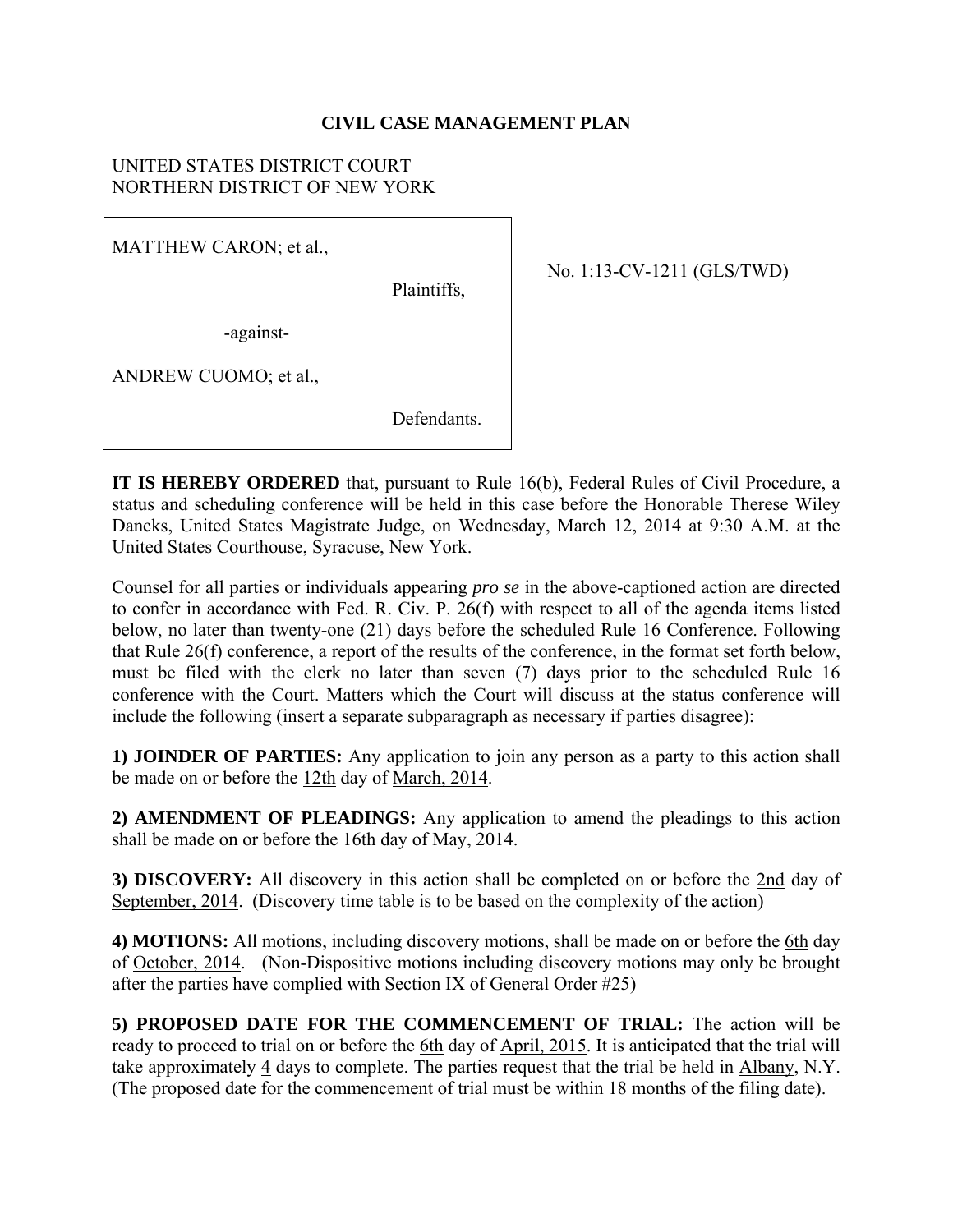## **6) HAVE THE PARTIES FILED A JURY DEMAND: NO**

## **7) DOES THE COURT HAVE SUBJECT MATTER JURISDICTION? ARE THE PARTIES SUBJECT TO THE COURT'S JURISDICTION? HAVE ALL PARTIES BEEN SERVED?**

The Court has subject matter jurisdiction, and all parties have been served.

## **8) WHAT ARE THE FACTUAL AND LEGAL BASES FOR PLAINTIFF'S CLAIMS AND DEFENDANT'S DEFENSES (INCLUDE COUNTERCLAIMS & CROSSCLAIMS, IF APPLICABLE)?**

Plaintiffs assert that N.Y. Penal Law  $\S$  265.37 – which prohibits law-abiding New York gun owners from loading more than 7 rounds of ammunition into otherwise lawful 10 round ammunition magazines for the purpose of self-defense – is irrational and arbitrary and violates the Second Amendment. Defendants assert that the statute is constitutional.

# **9) WHAT FACTUAL AND LEGAL ISSUES ARE GENUINELY IN DISPUTE?**

Whether N.Y. Penal Law § 265.37 violates the Second Amendment to the Constitution.

# **10) CAN THE ISSUES IN LITIGATION BE NARROWED BY AGREEMENT OR BY MOTIONS? ARE THERE DISPOSITIVE OR PARTIALLY DISPOSITIVE ISSUES APPROPRIATE FOR DECISION ON MOTION?**

There is a substantial chance that this case can be decided on motions.

# **11) WHAT SPECIFIC RELIEF DO THE PARTIES SEEK? WHAT ARE THE DAMAGES SOUGHT?**

Plaintiffs seek declaratory relief, injunctive relief, and attorney's fees and costs. Plaintiffs do not seek money damages.

## **12) DISCOVERY PLAN:**

#### A. Mandatory Disclosures

The parties will exchange the mandatory disclosures required under Rule 26(a)(1) at least seven (7) days prior to the date of the Rule 16 conference, unless they have obtained prior approval from the assigned Magistrate Judge to extend that deadline.

#### B. Subjects of Disclosure

The parties jointly agree that discovery will be needed to address the following subjects:

The State's justification(s) for limiting ammunition magazines to a capacity of 10 rounds and then further limiting law-abiding New York citizens from placing more than 7 rounds of ammunition into these otherwise lawful 10-round magazines when they seek to protect themselves, their families, and their homes.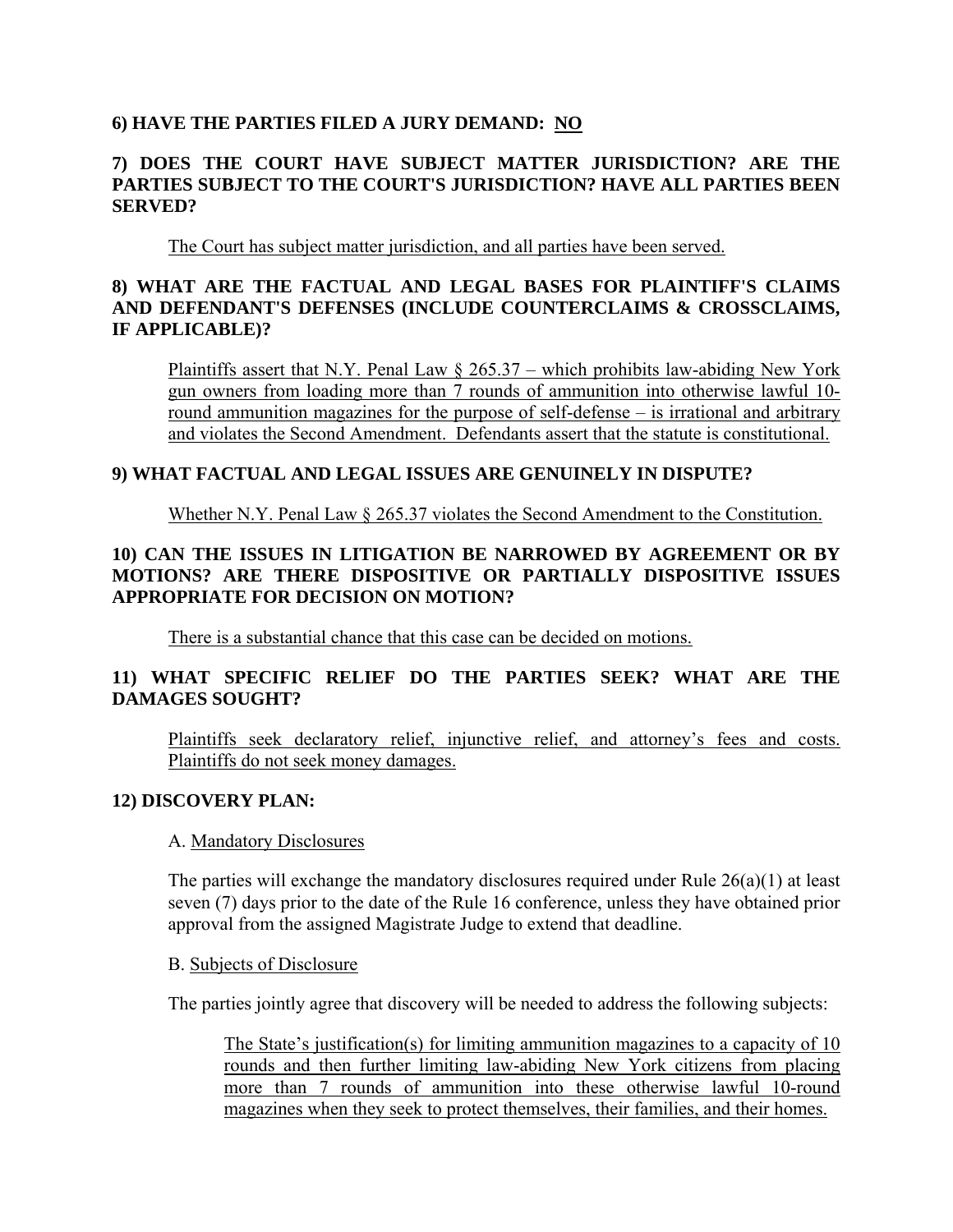#### C. Discovery Sequence

Describe the parties' understanding regarding the timing of discovery, and state whether it is anticipated that discovery will be phased to address different issues in stages.

## It is not possible to determine the sequence of discovery until Defendants identify their justification(s) for the restriction at issue.

## D. Written Discovery

Describe the written discovery demands which the parties contemplate serving under Rules 33, 34 and 36, including when they will be promulgated, the areas to be covered, and whether there is any need for any party to exceed the number of interrogatories permitted under Rule 33.

Plaintiffs anticipate promptly serving interrogatories and requests for production, and then following up with further written discovery as may be appropriate.

## E. Depositions

Set forth the parties' expectations regarding depositions, including the approximate number to be taken, their location, a general description of the deponents, and an indication of whether any non-party fact depositions are anticipated.

It is not possible to determine whether depositions will be needed until Defendants identify their justification(s) for the restriction at issue.

## F. Experts

Set forth the parties' expectations regarding the retention of experts, and identify any particular issues to be addressed by the court concerning the retention and exchange of the information regarding experts, including whether the parties seek a variance from the expert disclosure requirements of the form uniform pretrial scheduling order typically issued by the court (i.e.,initial expert disclosure at least ninety days, responsive expert disclosures at least forty-five days, and rebuttal reports due at least thirty days, before the close of discovery).

It is not possible to determine whether experts will be needed until Defendants identify their justification(s) for the restriction at issue.

## G. Electronic Discovery

Set forth the parties' understanding and expectations regarding discovery of electronically stored information. This description should include any agreements reached with respect to the retention of electronically stored information and the manner in which it will be produced, if requested. The parties should also identify any agreements regarding the manner in which electronically stored information subject to claims of privilege or work product protection will be handled, and whether a court order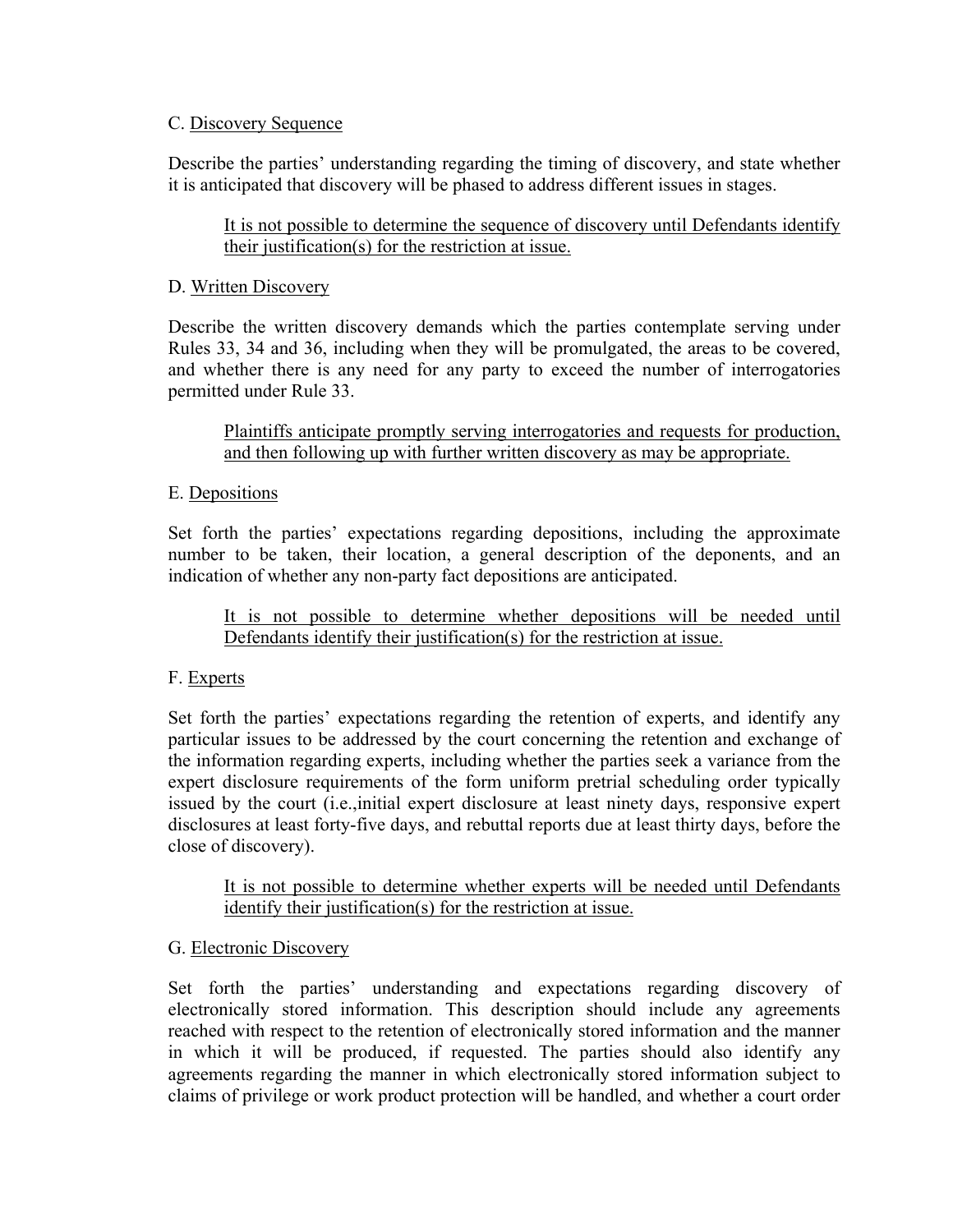will be requested, either on stipulation or otherwise, to address this issue. If an agreement has been reached on the entry of such an order, provide a brief description of the provisions which will be included in a proposed order.

It is not possible to determine whether it will be necessary to discover electronically stored information until Defendants identify the justification(s) for the restriction at issue.

#### H. Protective Orders

If the parties anticipate requesting a protective order from the court pursuant to Rule 26(c), describe the basis for the request and nature of the proposed protective order.

It is unlikely that a protective order will be needed.

#### I. Anticipated Issues Requiring Court Intervention

Provide a brief description of any discovery related issues which, the parties reasonably anticipate, may require court intervention.

#### None known at the present time.

## **13) IS IT POSSIBLE TO REDUCE THE LENGTH OF TRIAL BY STIPULATIONS, USE OF SUMMARIES OR STATEMENTS, OR OTHER EXPEDITED MEANS OF PRESENTING EVIDENCE? IS IT FEASIBLE AND DESIRABLE TO BIFURCATE ISSUES FOR TRIAL?**

Yes.

# **14) ARE THERE RELATED CASES PENDING BEFORE THE JUDGES OF THIS COURT?**

There are no related cases in this District.

## **15) IN CLASS ACTIONS, WHEN AND HOW WILL THE CLASS BE CERTIFIED?**

Not applicable.

# **16) WHAT ARE THE PROSPECTS FOR SETTLEMENT? Please circle below the prospect for settlement:**

## **[1]**-----2-----3-----4-----5-----6-----7-----8-----9-----10

(VERY UNLIKELY) $\rightarrow \rightarrow \rightarrow \rightarrow \rightarrow \rightarrow \rightarrow \rightarrow \rightarrow (LIKELY)$ 

CANNOT BE EVALUATED PRIOR TO Rule 16 Conference.

HOW CAN SETTLEMENT EFFORTS BE ASSISTED?